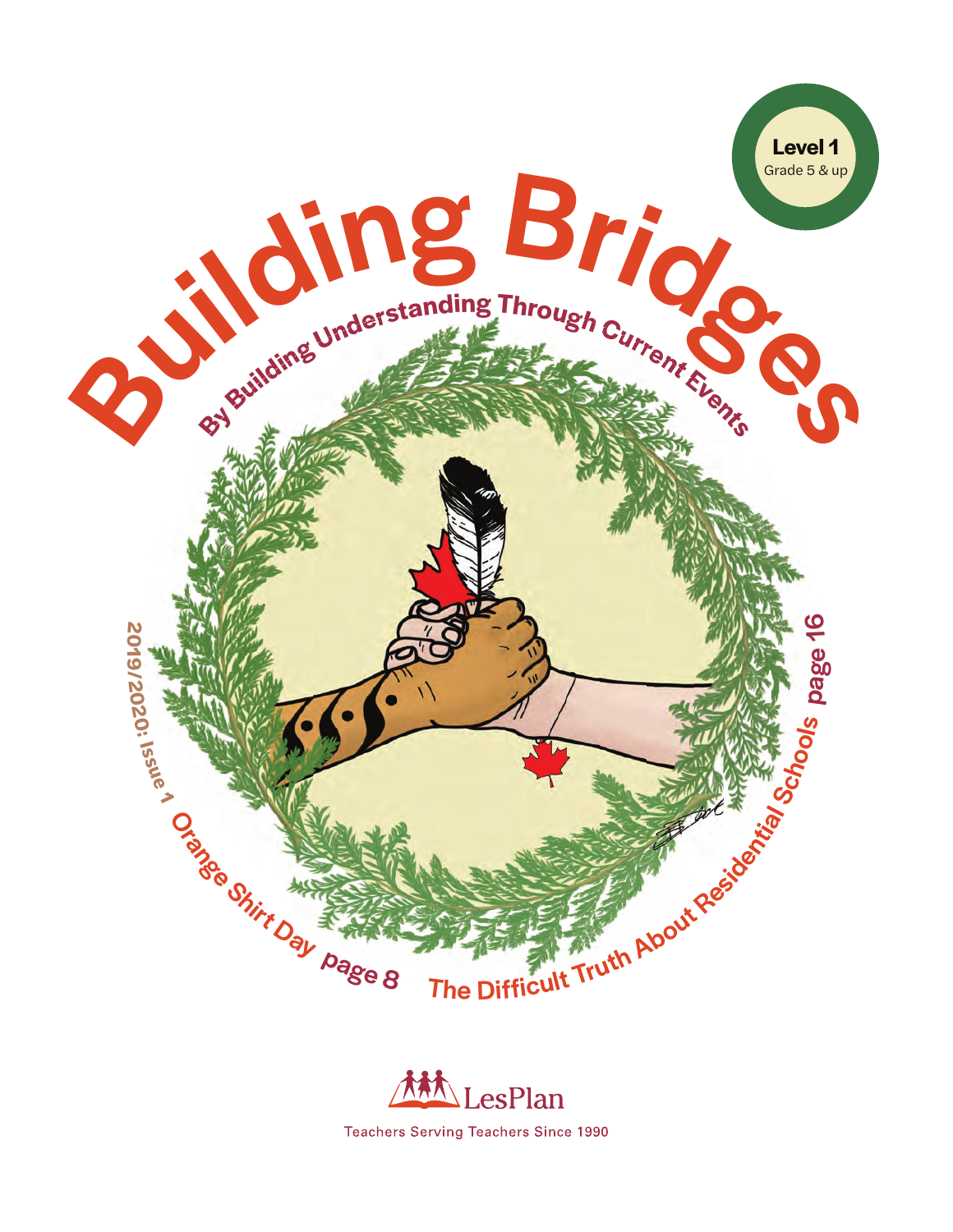## **Building Bridges Level 1**

**PUBLISHER** Eric Wieczorek

**EDITOR-IN-CHIEF** Janet Radschun Wieczorek

**AUTHORS** Vivien Bowers Joanne Mitchell

#### **CURRICULUM DEVELOPERS**

Tasha Henry Catriona Misfeldt Sarah Rhude

#### **ARTISTS/ILLUSTRATORS**

Brianna Marie Dick

#### **LAYOUT AND DESIGN**

Jigsaw Design



LesPlan Educational Services Ltd. #1 - 4144 Wilkinson Road Victoria BC V8Z 5A7 www.lesplan.com info@lesplan.com

Phone: (toll free) 888 240-2212 Fax: (toll free) 888 240-2246 Twitter: @LesPlan

Copyright LesPlan Educational Services Ltd. All rights reserved.

Permission granted to photocopy this resource for use by all students and teachers within one school.

We welcome your comments and appreciate your suggestions.

# **Acknowledgements:**

We have been honoured to work with many contributors for this issue including Phyllis Webstad (Stswecem'c Xgat'tem), Eddy Charlie (Cowichan Tribes), Brianna Dick (Songhees), Bear Horne (Tswaout), and Kristin Spray. We are grateful to the Lkwungen Peoples, the Songhees and Esquimalt Nations, on whose unceded land we now live, learn, and do our work.

## **Mission Statement:**

LesPlan Educational Services Ltd. aims to help teachers develop students' understanding of and ability to critically assess current issues and events by providing quality up-to-date, affordable, ready-to-use resources.

# **Building Bridges:**

- **allows for differentiated learning. Building Bridges** is available in two levels, and in English and French, to meet your students' varied learning needs.
- **is tech-friendly.** Project each month's pdf on your Promethean or Smart Board to read articles together. Our pdfs also work seamlessly with assistive reading technology, and the Word version of the articles can be uploaded to Google Classroom.
- **is easy to use.** Easily access links referenced in **Building Bridges** by visiting www.lesplan.com/en/links.

## **Subscription Information:**

**Building Bridges** is published five times during the school year, every two months beginning in mid-September. A full-year (5-issue) subscription costs \$120. Subscribe at https://www.lesplan.com.

#### *About the cover design:*

"*[This design shows] two hands, Indigenous and Canadian, working together through reconciliation with a ring of cedar surrounding them to represent the medicine to help through this process.*" – Coast Salish artist Brianna Marie Dick, August 2018

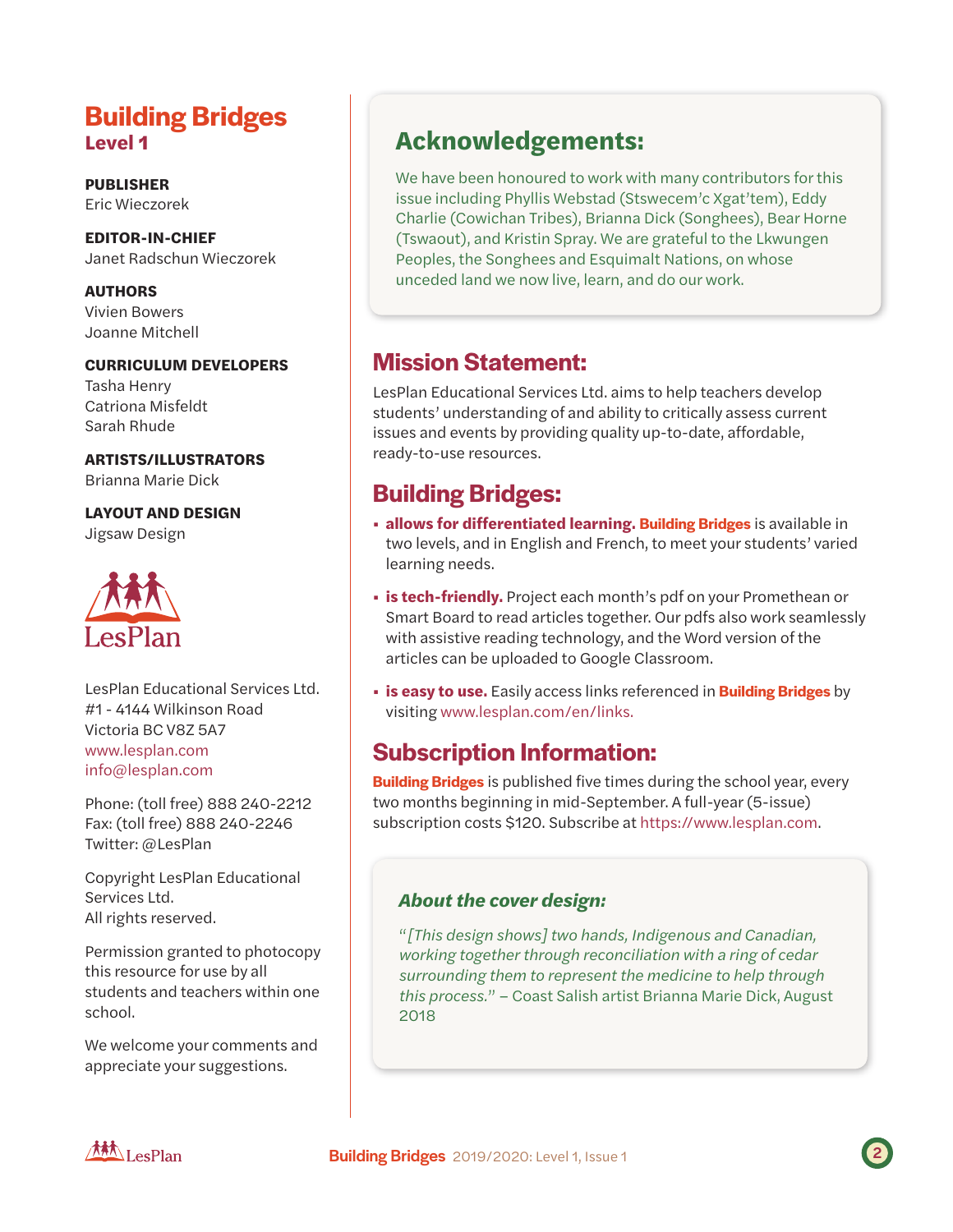# **The Difficult Truth About Residential Schools**

In the 1880s, the federal government began taking Indigenous children from their homes. The children were sent to "Indian Residential Schools" against their wishes, and against the wishes of their families.

Residential Schools were paid for by the government. They were run by churches.

The last Residential School was located in Regina, Saskatchewan. It closed its doors in 1996.

In all, about 130 Residential Schools operated across the country. They were found in every territory and province except Newfoundland, Prince Edward Island, and New Brunswick. Some 150,000 children attended these schools over the years.





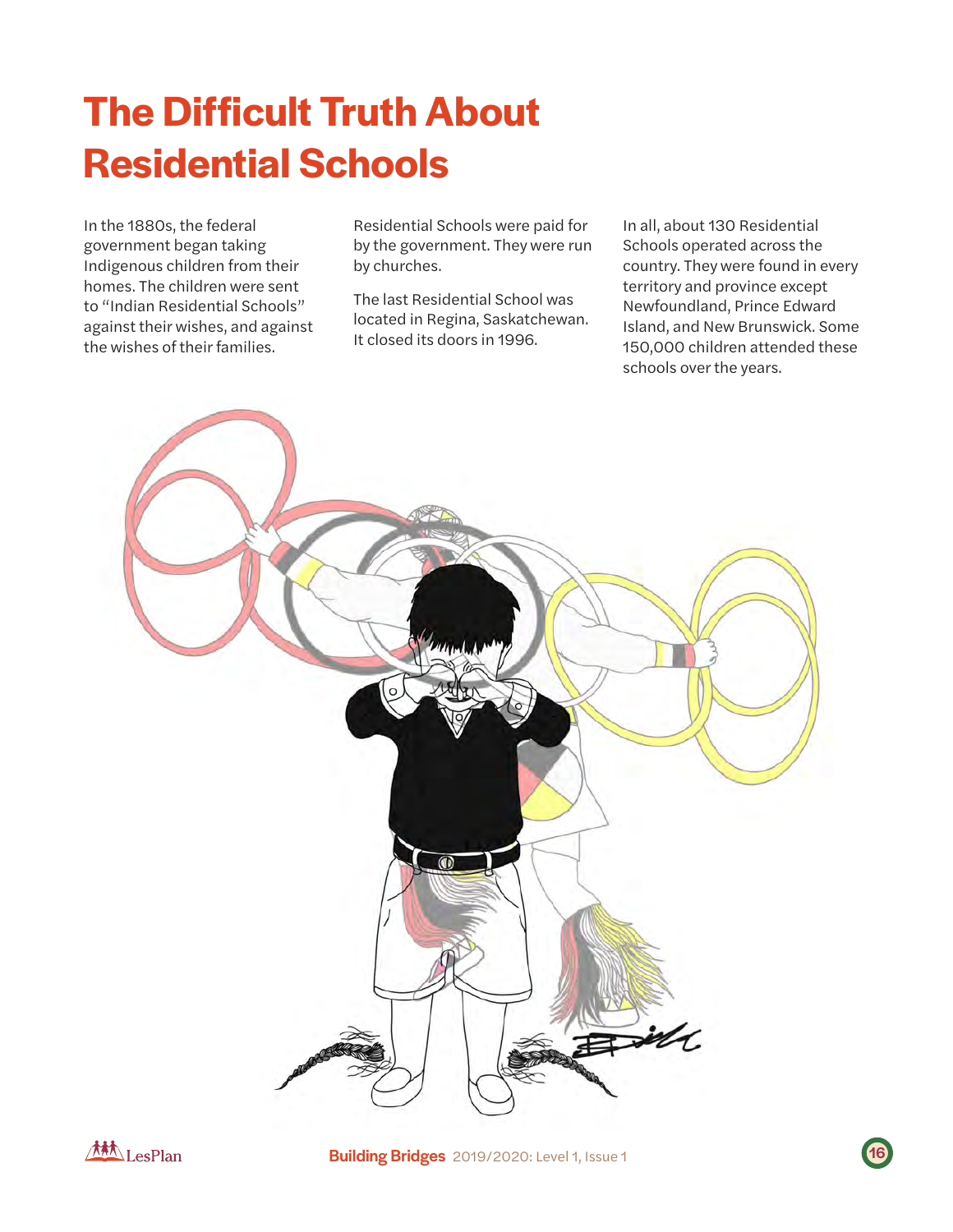The aim of Residential Schools was to educate, **convert**, and **integrate** Indigenous children into **mainstream** Canadian society. At the time, the government believed that it would be easiest to **assimilate** First Nations, Inuit, and Métis children if they were taken from their parents and community and kept in school for most of the year.

This government policy was based on a **colonial** world view. According to this way of thinking, Canadian society and Christian religions were superior to Indigenous cultures.

Now, Canada acknowledges that this policy was wrong. Indigenous children should never have been taken from their families. The government should never have tried to wipe out Aboriginal culture.

# **Life in a Residential School**

Residential Schools were more like violent prisons for inmates than schools for children.

Students were bullied and abused. They were harshly punished if they spoke their Indigenous languages. Letters home were written in English, which many parents couldn't read. When the students

returned home, they often found they didn't belong anymore.

The schools were crowded, dirty, and cold. Thousands of children died there. Diseases such as smallpox, measles, flu, and tuberculosis were responsible for many of the deaths.

The individual stories are heartbreaking.

Michael Cachagee was four years old when he was sent to a Residential School in northern Ontario. He spent 12 years there. During that time, he never celebrated a birthday. He was never hugged or praised. Instead, he was beaten and abused.

It took years for him to come to grips with what happened to him. Sadly, his younger brother never did. He was three when he arrived at the school.

"He came out when he was 16 and the rest of his life was just a mess with alcoholism. He never had a chance – all because he was sent off to a Residential School," says Mr. Cachagee.

Ken Young was taken from his home at the age of eight in the 1950s. He remembers public beatings at the Prince Albert Indian Residential School in Saskatchewan. Children who tried to go home had their heads

# **Chanie Wenjack's Story**

Chanie Wenjack was a 12-year-old Anishinaabe boy. He ran away from a Residential School near Kenora, Ontario in October, 1966. He wanted to go home to his family, 600 kilometres away. He was found beside railway tracks a week later. He had died from starvation and **exposure**. Canadian rock musician Gord Downie and artist Jeff LeMire turned Chanie Wenjack's story into an award-winning album of songs, a graphic novel, and an animated video called "The Secret Path."

shaved. They had their legs **shackled** in pyjamas. The school felt like a prison.

"I thought it was normal because I was just a young guy," says the Winnipeg lawyer today. "Later, I realized how bad that was that adults would treat children like that."

It took a long time to get rid of his anger. "I was ashamed to be who I was because that's what we were taught."

#### **Definitions**

**assimilate:** to make similar to

**colonial:** relating to a system or period in which one country rules another **convert:** to persuade someone to change his or her religious beliefs **exposure:** the harmful effect of very cold weather on your body **integrate:** to make someone become a full member of a group or society and be involved completely in its activities

**mainstream:** considered ordinary or normal and accepted or used by most people **shackle:** to prevent from moving with shackles (restraints)



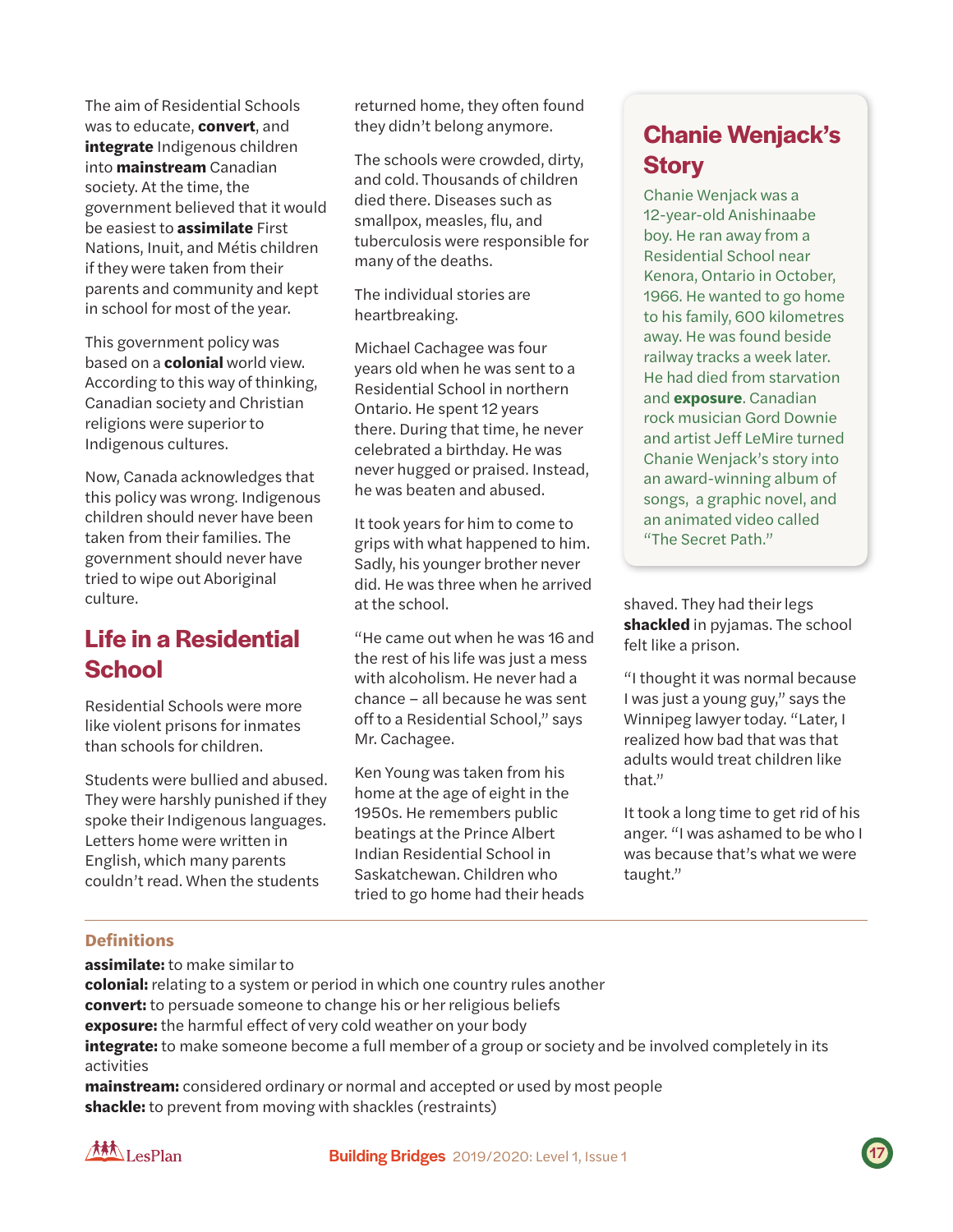## **Intergenerational trauma**

Many of the problems faced by Indigenous Peoples today are rooted in their painful experiences at Residential Schools. Students were left with feelings of low self-worth. They were filled with anger. They were resentful.

Some developed addictions to cope with their pain. Some ran into trouble with the law.

Later generations have also been impacted.

**Reconciliation**

The word 'reconciliation' means the reestablishment of a broken relationship. For that to happen in Canada between Indigenous and non-indigenous people, "there has to be awareness of the past, acknowledgement of the harm that has been inflicted, **atonement** for the causes, and action to change behaviour," says the TRC.

In recent years, many church organizations involved with the schools have apologized.

"I am sorry, more than I can say, that we were a part of a system which took you and your children from home and family," said the Anglican Church.

A letter from the Canadian Conference of Catholic Bishops "The destructive beliefs and behaviours of many students have been passed on to their children as physical and mental health issues," explains the Truth and Reconciliation Commission's final report. As well, Indigenous youth who were not raised in their own homes didn't have the chance to learn how to be caring and responsible parents to their children.

The result? Canada's Indigenous population now has high poverty rates and unemployment. It suffers higher levels of poor health and higher death rates than the population as a whole.

Yet Indigenous Peoples are very **resilient**. The people and cultures were badly damaged by years of injustice. However, they continue to exist. Many Survivors are strong and courageous. They are determined to heal and move forward.

## **The Truth and Reconciliation Commission of Canada**

The Truth and Reconciliation Commission of Canada (TRC) was a three-person panel, headed by Justice Murray Sinclair. It was appointed by the federal government in 2008 to find out what happened in Indian Residential Schools, and inform all Canadians.

Over seven years, the TRC visited hundreds of communities and heard testimony from 7000 survivors. Its final report was released in 2015. This report contained 94 Calls to Action to help Canada move towards reconciliation with Indigenous Peoples.

read, "We face the past and sincerely ask for forgiveness."

The federal government is taking steps, too. In 2007, it announced \$1.9 billion in **compensation** for

those who were forced to attend Residential Schools. And in June 2008, then-prime minister Stephen Harper made a historic apology to Residential School Survivors.

#### **Definitions**

**atonement:** something that makes up for an offense or injury **compensation:** money given or received as payment for a service or loss or injury **resilient:** able to become healthy, happy, or strong again after an illness, disappointment, or other problem